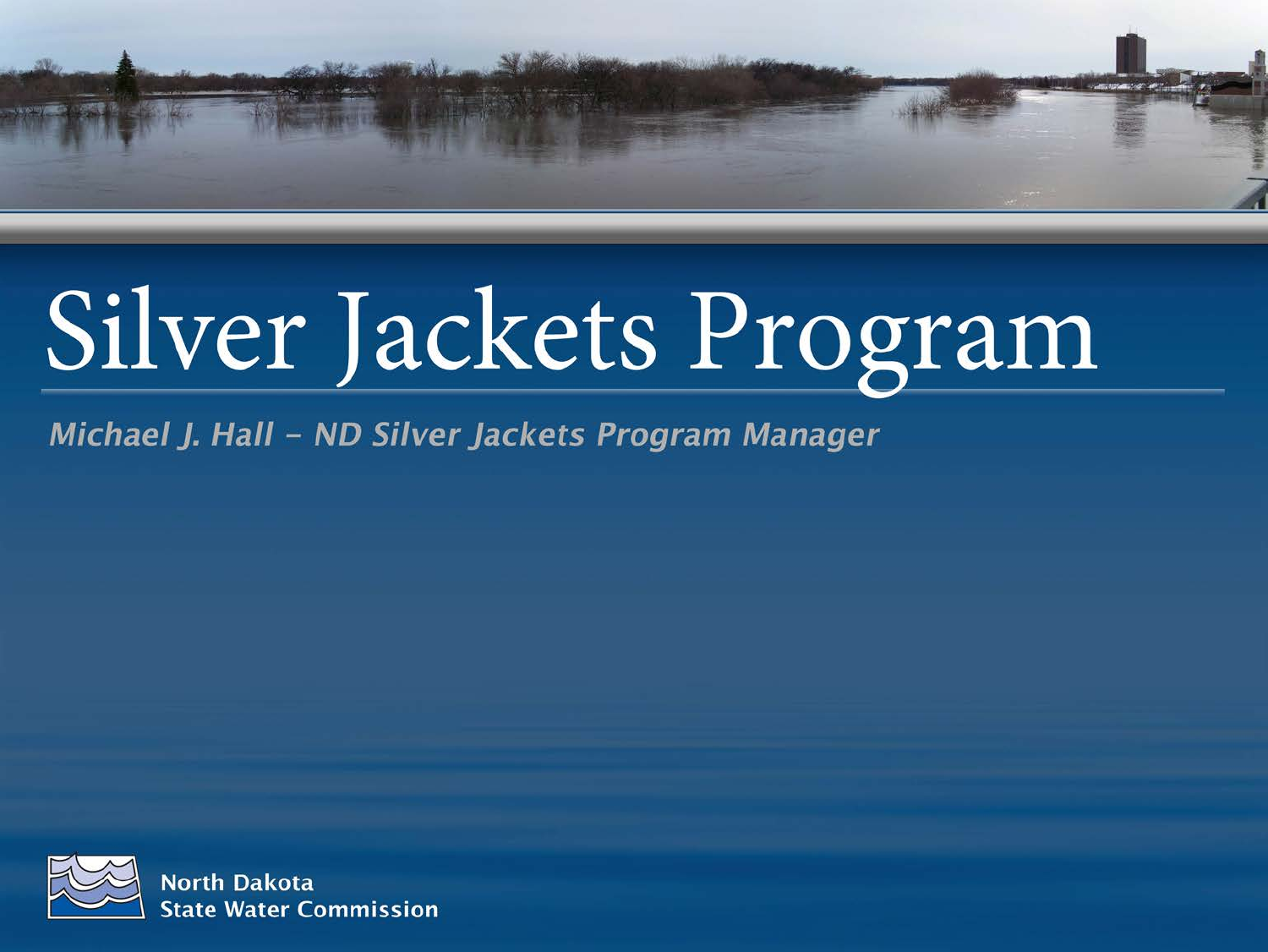

Federal USACE-sponsored program to establish a joint (federal/state) collaborative effort in resolving flood-related issues with comprehensive solutions.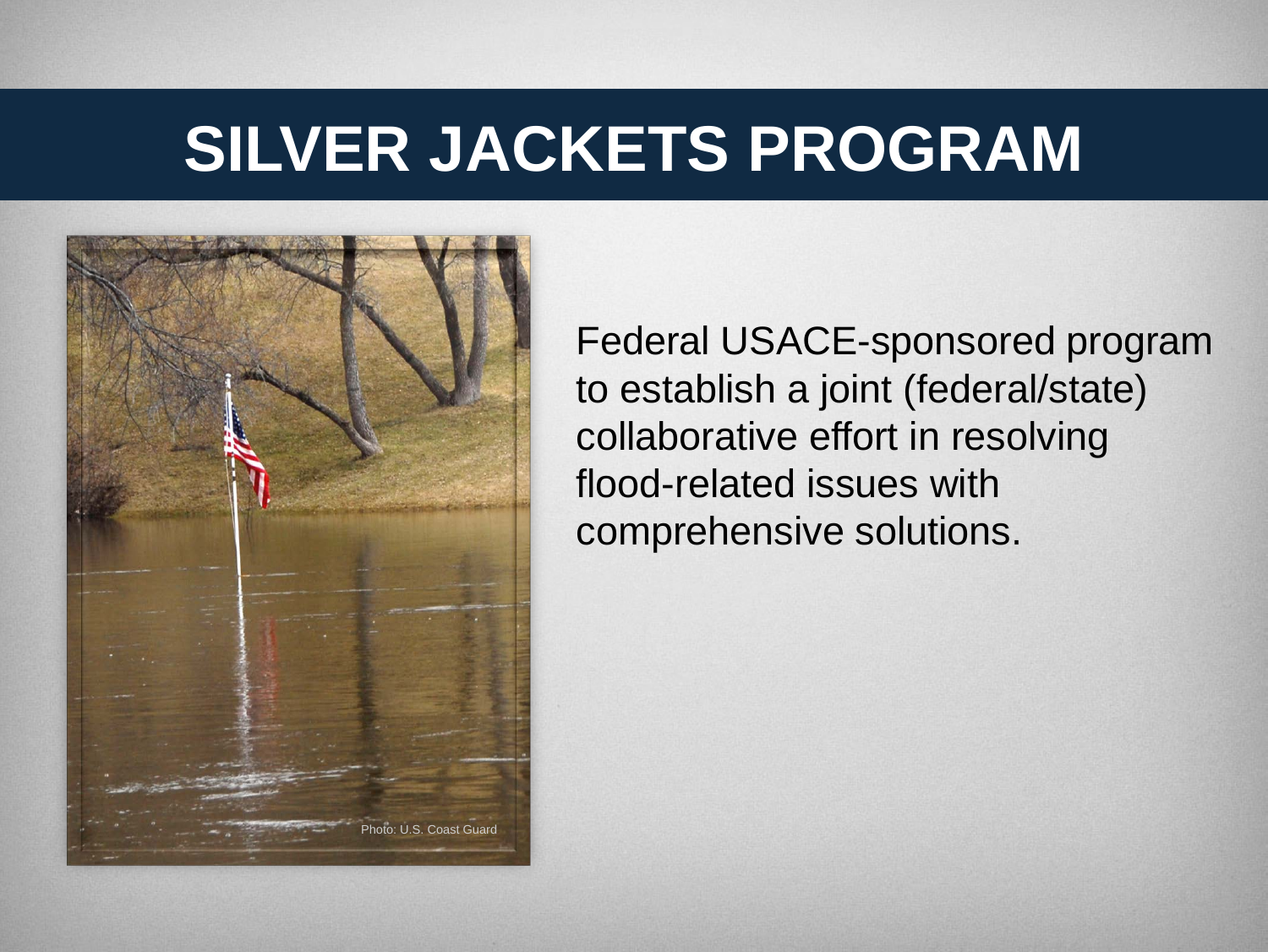#### **Charter Agreement Between:**

USACE St. Paul USACE Omaha FEMA Region VIII ND Department of Emergency Services ND State Water Commission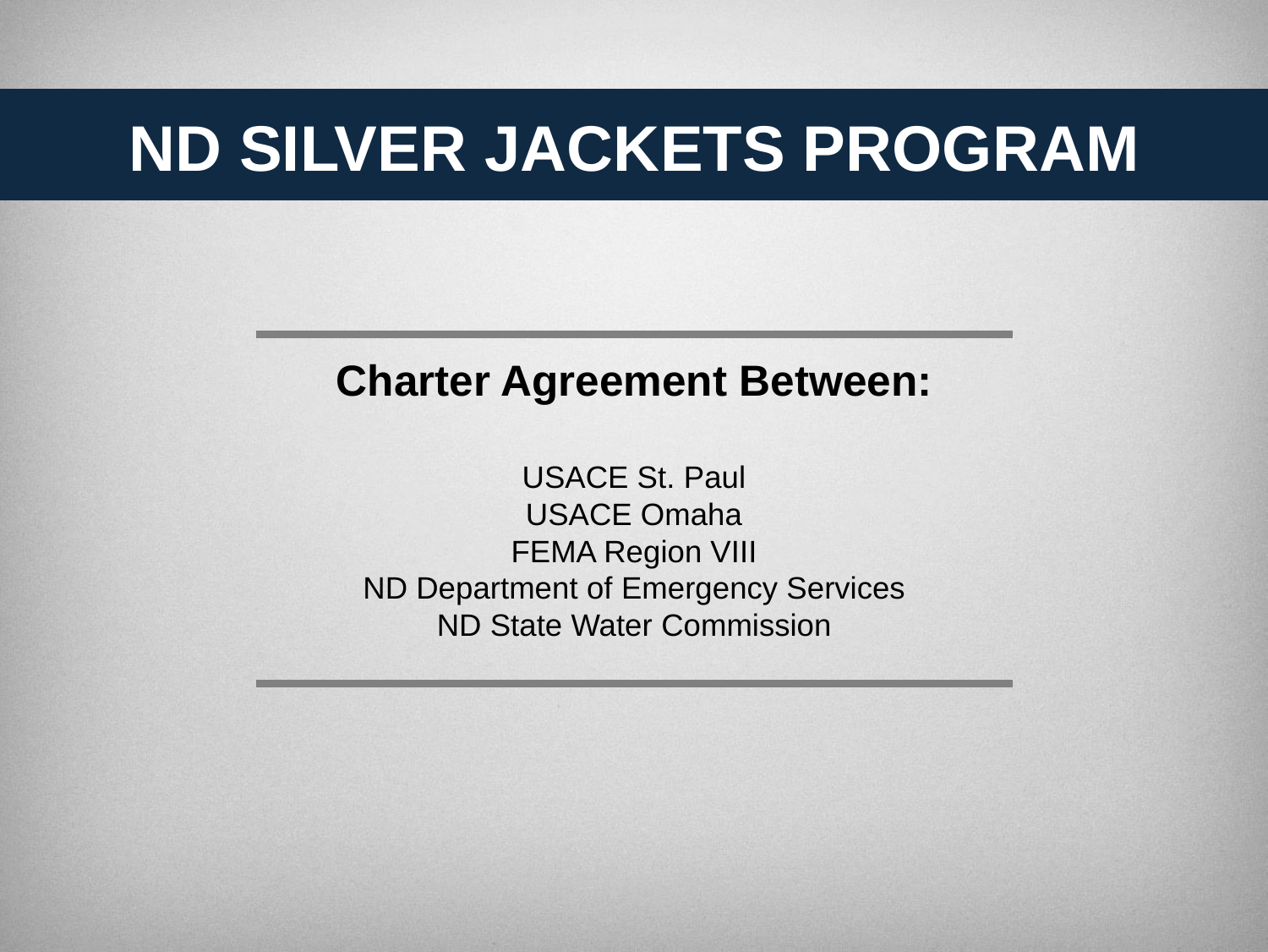#### **CURRENT EXPANSION TO INCLUDE:**

- Natural Resources Conservation Service (NRCS)
- United States Geological Survey (USGS)
- United States Fish & Wildlife Service (USFWS)
- National Weather Service (NWS)
	- Grand Forks
	- Bismarck
- North Dakota Geological Survey (NDGS)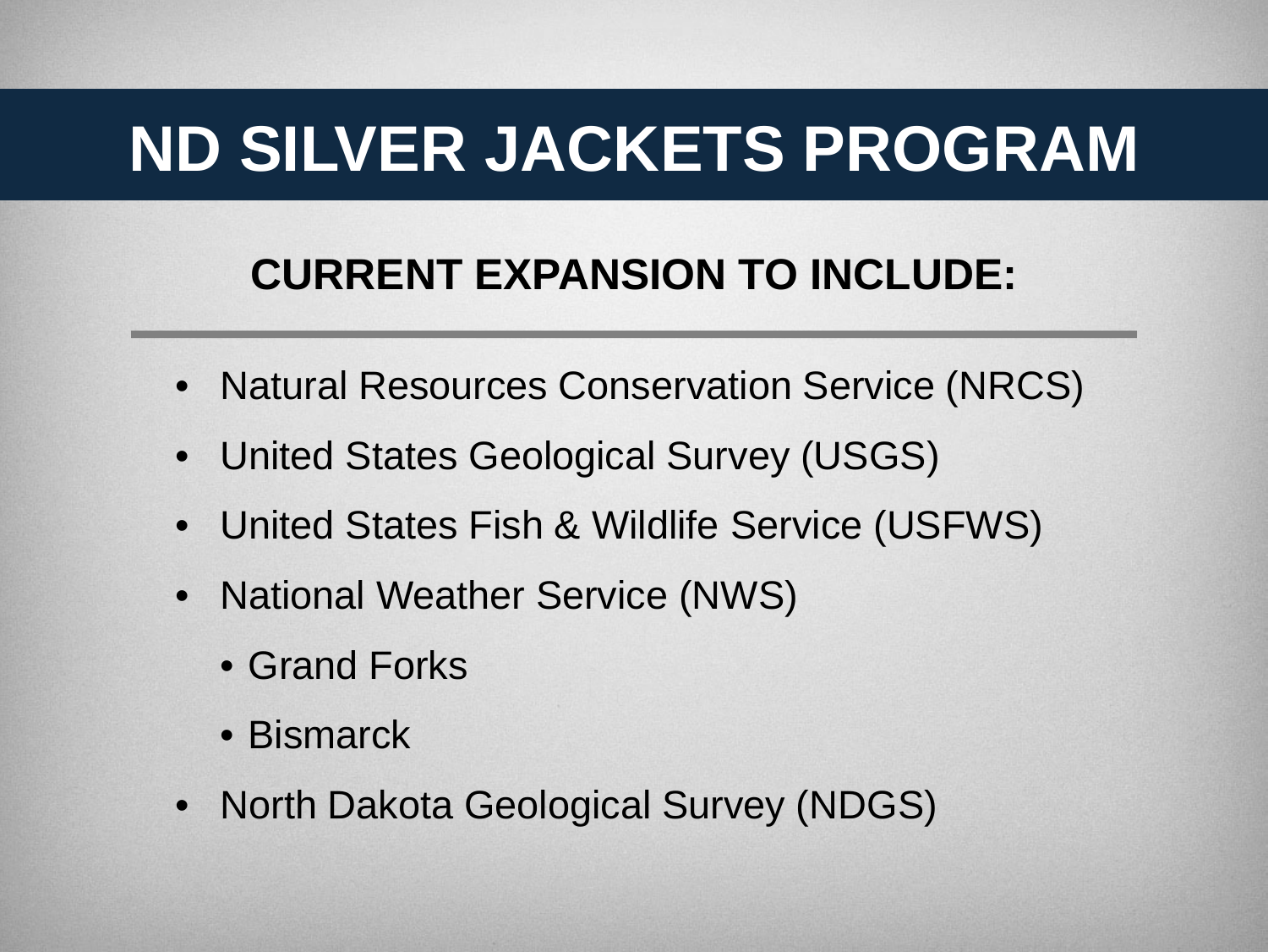#### **VISION STATEMENT**

To enhance intergovernmental partnerships which will result in comprehension and sustainable solutions to North Dakota State Flood Risk Hazards.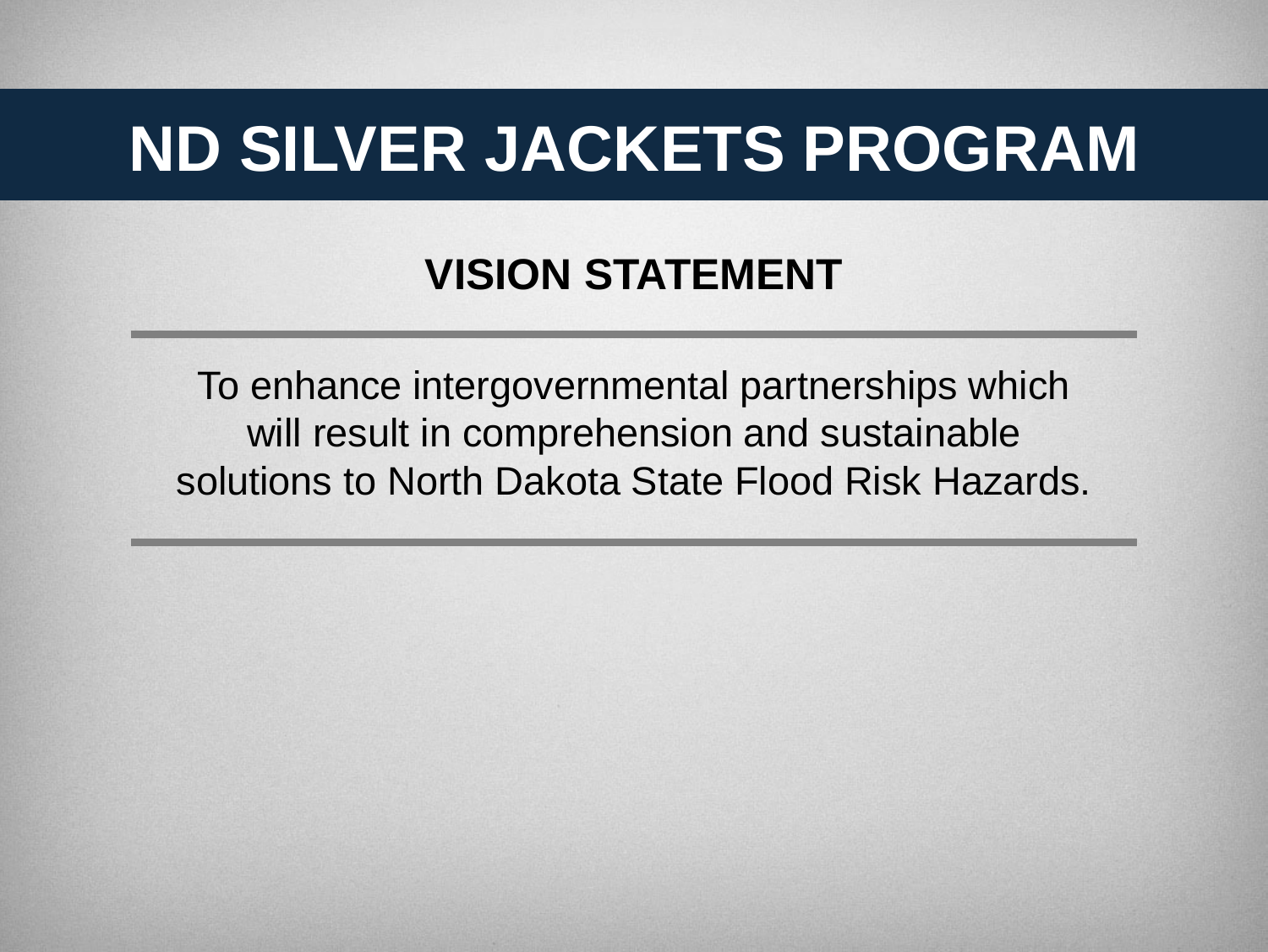#### **GOALS**

- Facilitate strategic flood risk reduction measures.
- Establish a mechanism to collaboratively resolve state and local flooding issues.
- Leverage state and federal resources, programs, and information.
- Improve and increase flood risk communication to provide a unified interagency message.
- Establish and improve working relationships amongst local, state, and federal agencies.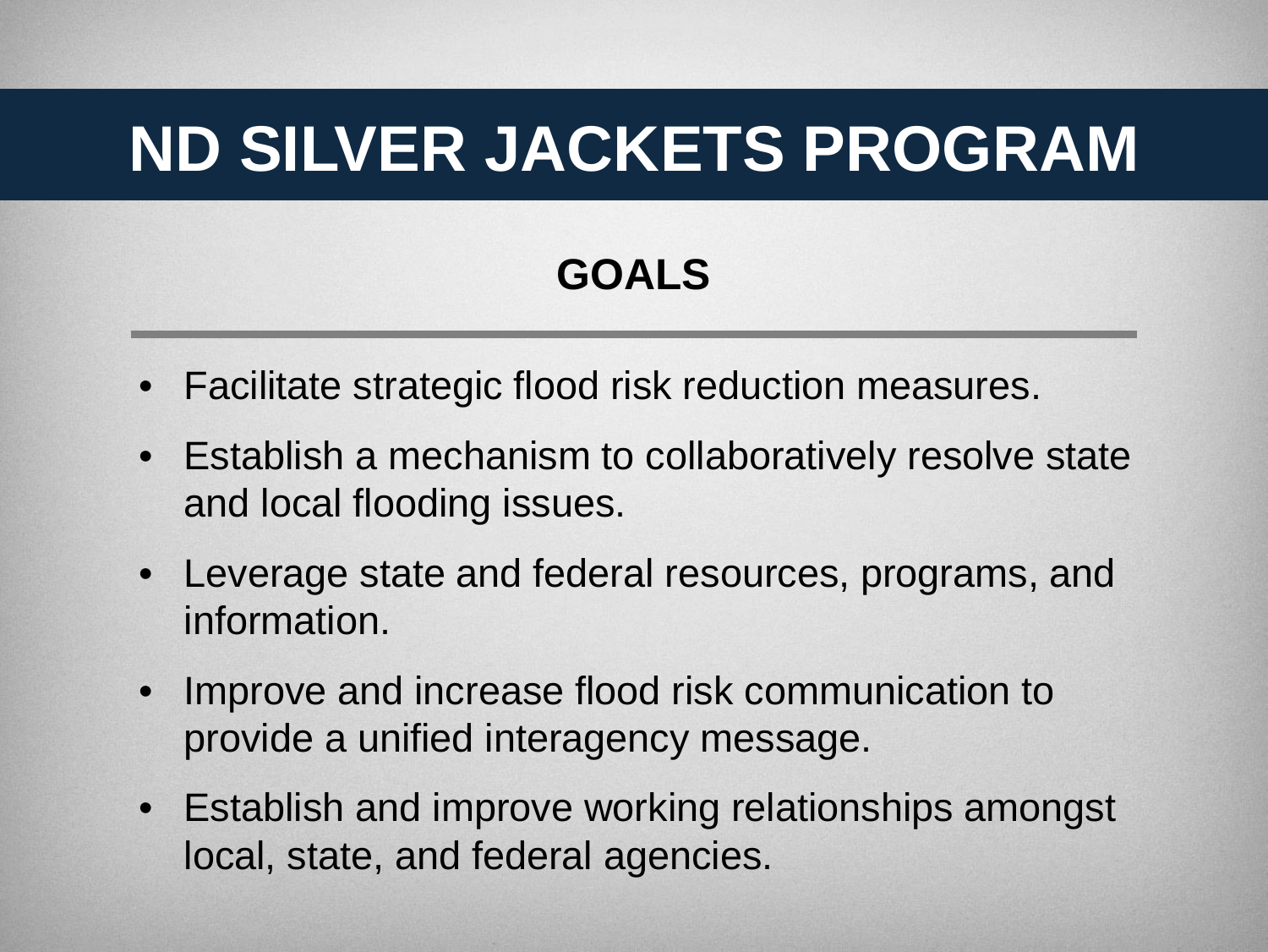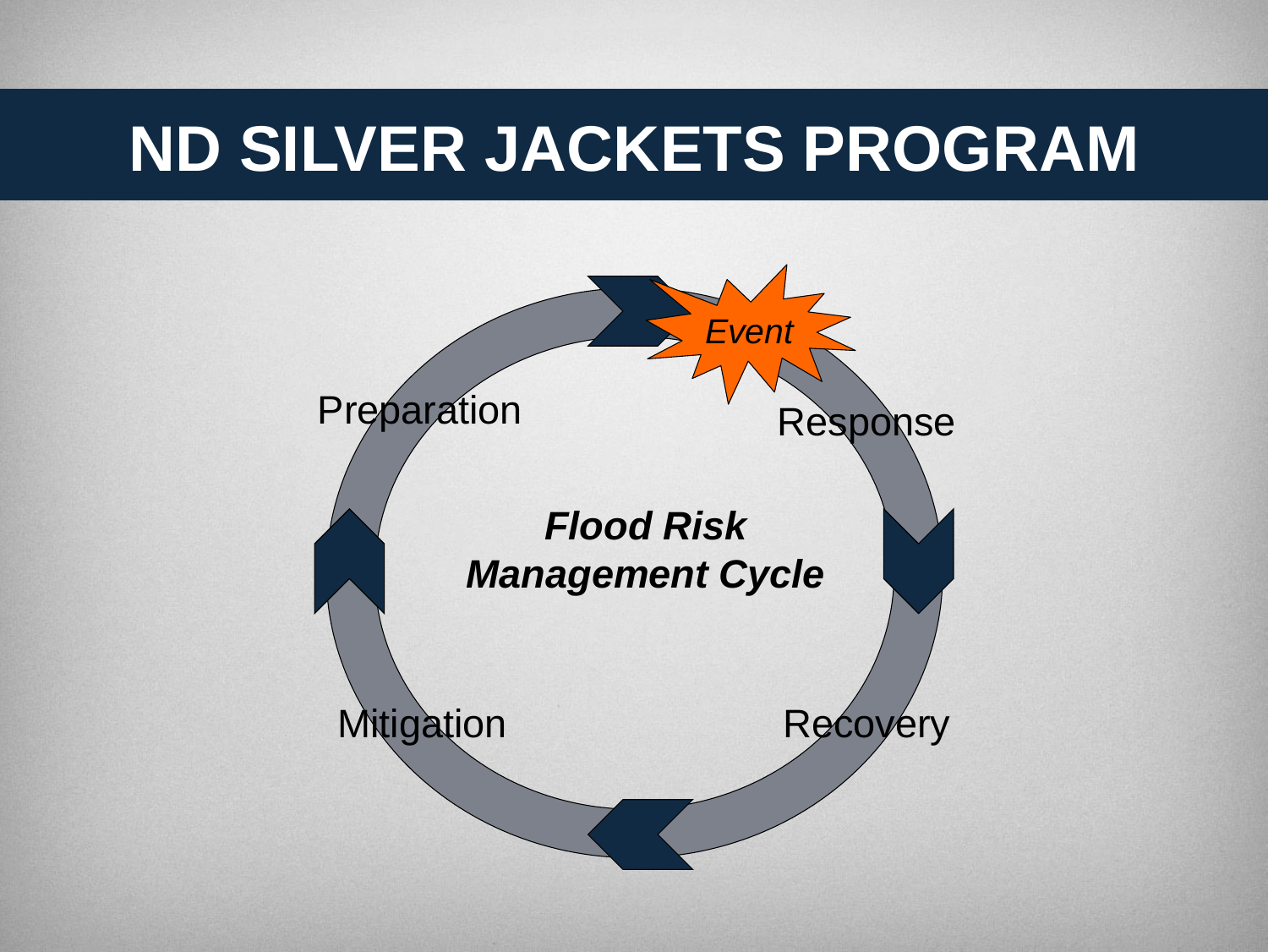#### **FOCUS & PROJECTS:**

- Emergency Flood Preparation
- FEMA Levee Accreditation
- CORPS Levee Safety Inspection's
- CORPS Flood Mitigation Support Studies
	- Linton Emmons County (Sec 22)
	- Beulah, Zap, Hazen Mercer County (Sec 22)
	- Minnewaukan (FPMS)
	- James River Basin Recon/Feasibility Study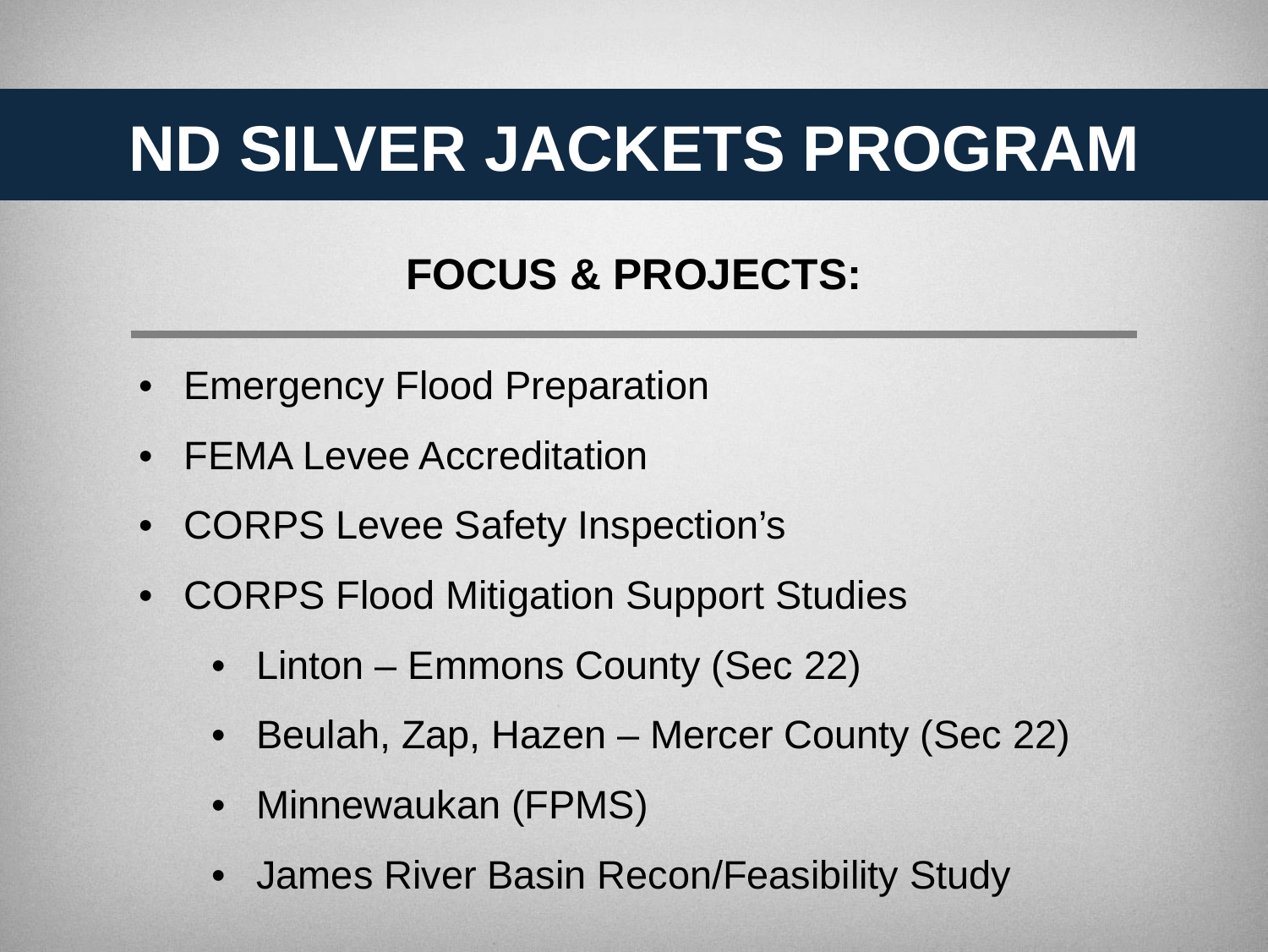#### **FOCUS & PROJECTS:**

- CORPS Flood Mitigation Support Studies Continued
	- Valley City Recon/Feasibility Study
	- Upper Sheyenne Reconnaissance Study
	- Ft. Ransom Reconnaissance Study
	- Mouse River Basin Reconnaissance Study (pending)
		- Hydrometerological Network Improvement Project
		- Levee Safety Project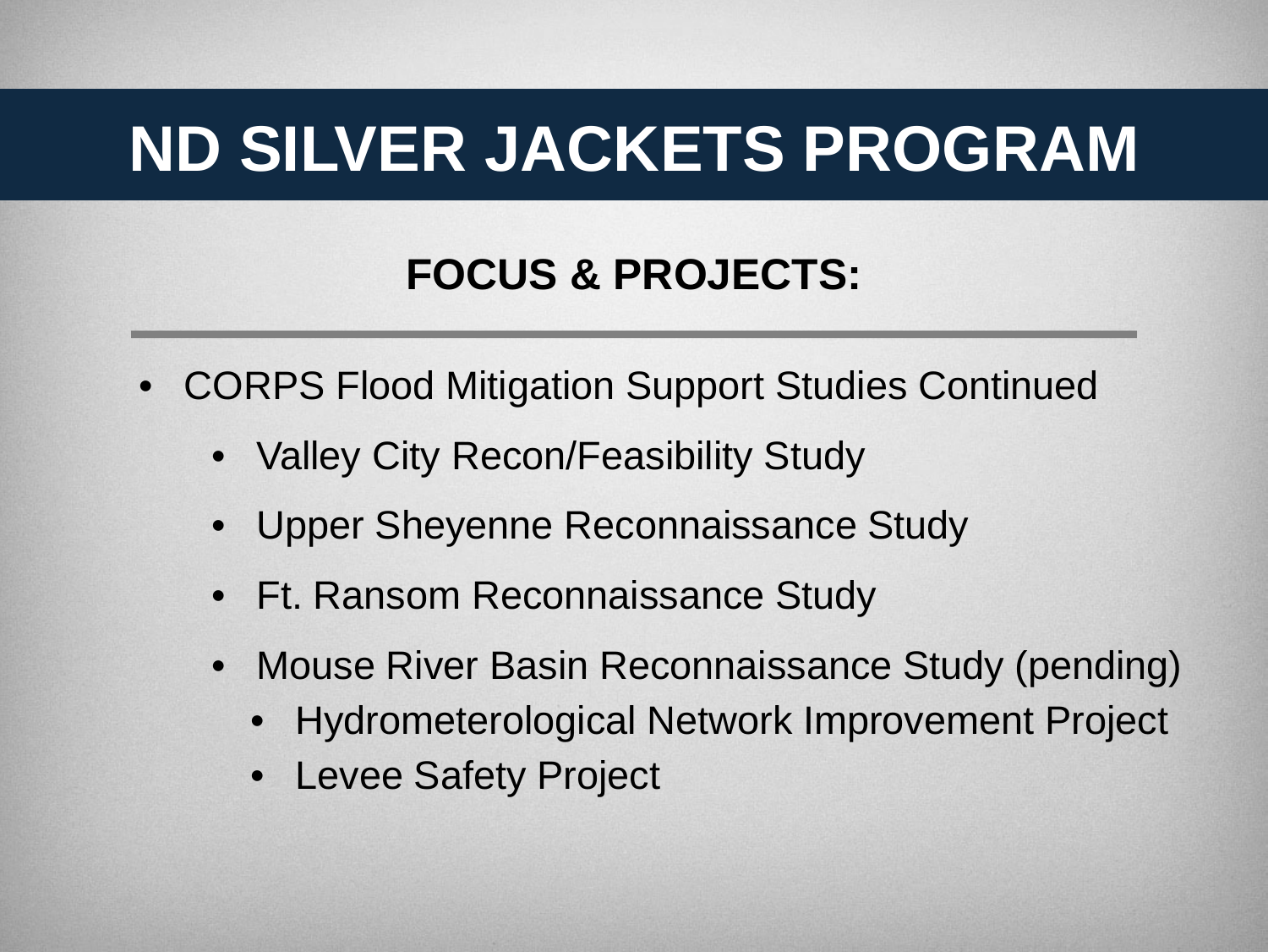#### **ND SWC FLOOD MITIGATION SUPPORT**

- Oxbow
- Valley City
- Ft. Ransom
- Lisbon
- Lamoure County
	- City of Marion (Boom Lake)
	- City of LaMoure (Twin Lakes)
	- Swede Township Cemetery
	- Cottonwood Creek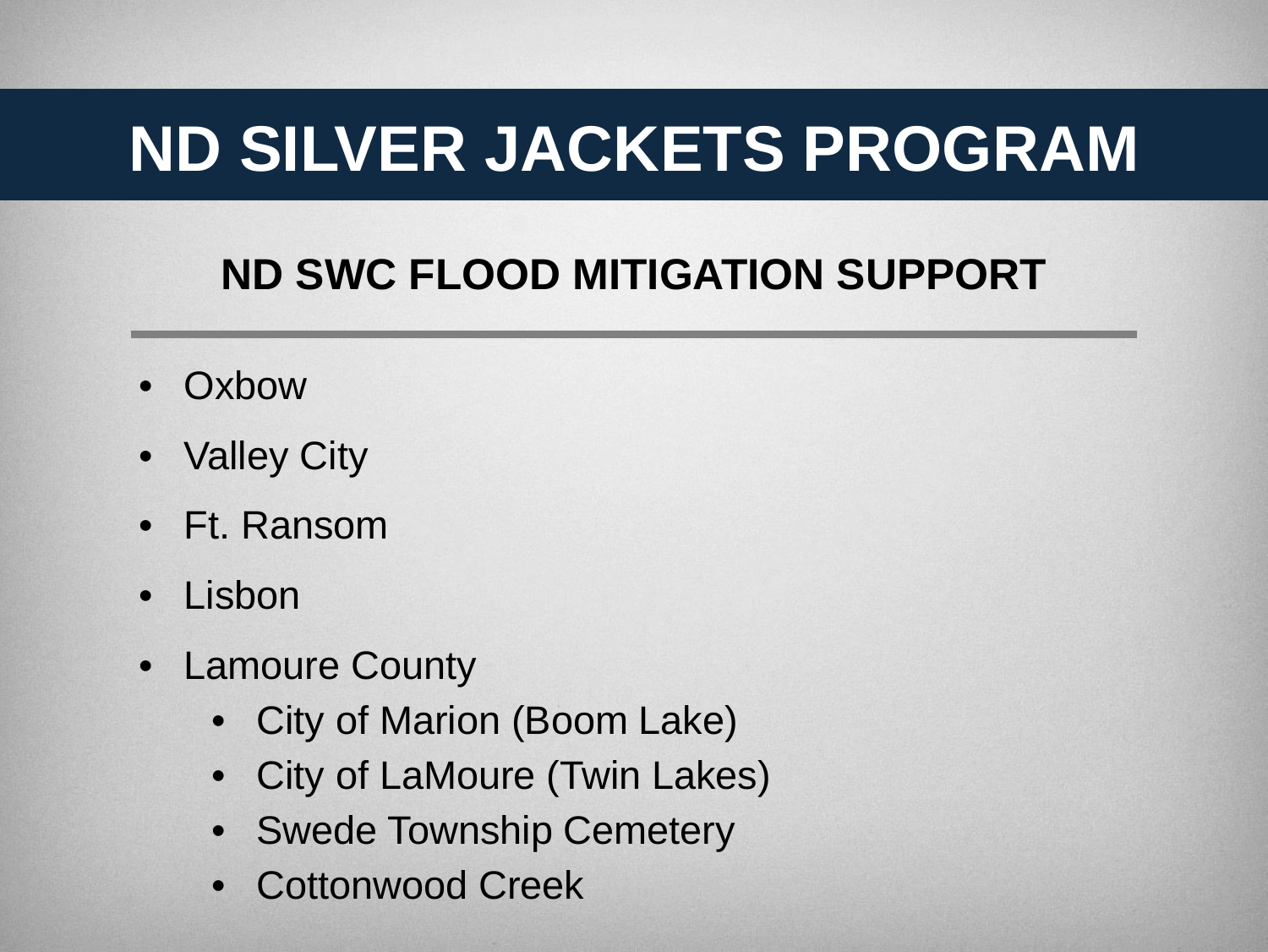#### **ND SWC FLOOD MITIGATION SUPPORT**

- Michigan Drain Project (Nelson County)
- Clausen Springs (Barnes County)
- NWS Integrated Warning Team
- Mouse River Enhanced Flood Protection Project
- LiDAR Collections
	- James River Basin
	- Mouse River Basin
	- NW North Dakota